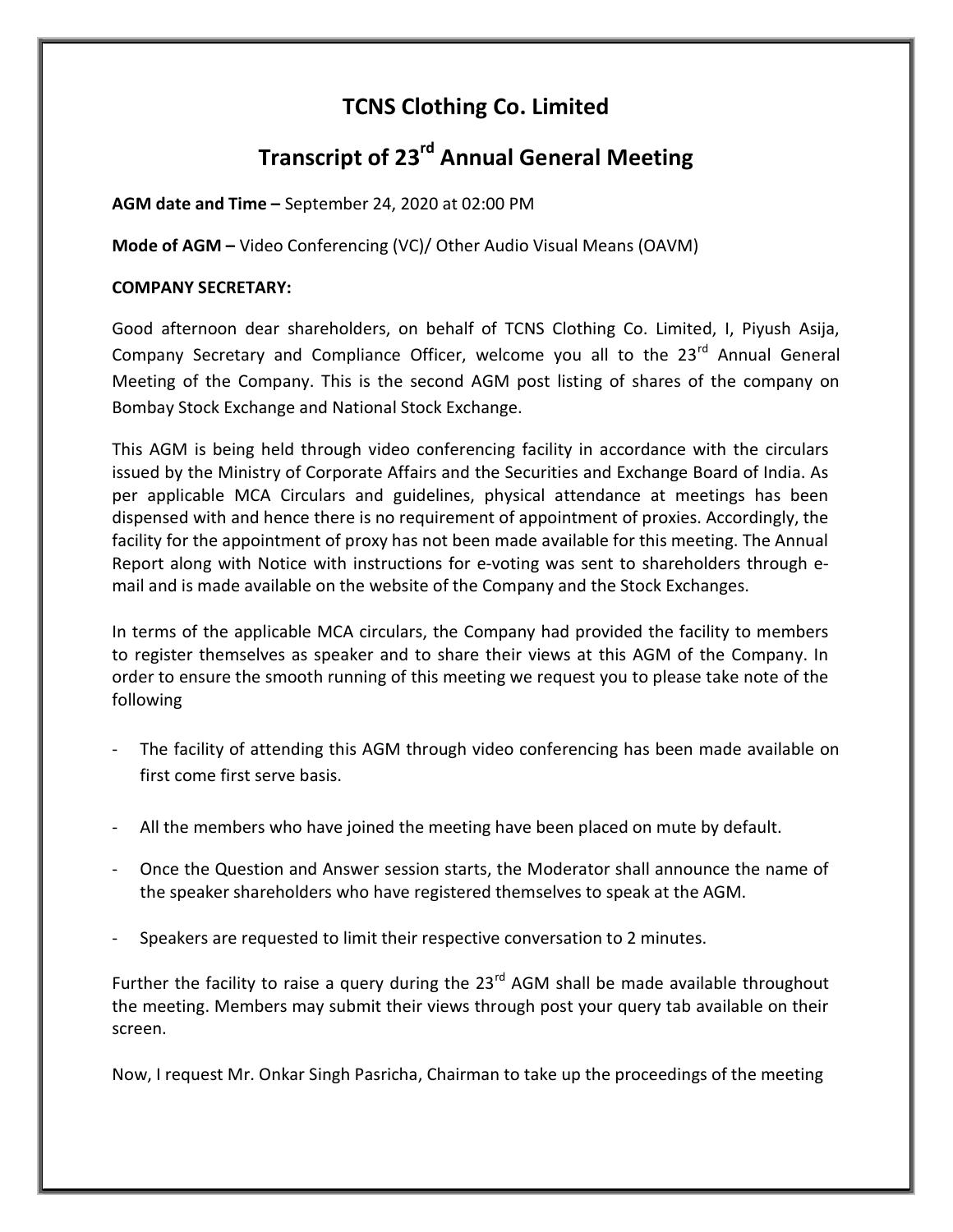#### CHAIRMAN:

Good afternoon Dear Shareholders, Namaste

I, Onkar Singh Pasricha, Chairman and Executive Director, on behalf of my fellow Board Members welcome and thank you for joining this  $23<sup>rd</sup>$  Annual General Meeting of your Company. I sincerely hope that all of you and your near and dear ones are safe and keeping good health.

The requisite quorum being present, I declare the meeting in order.

We have taken reasonable precautions to make available internet connectivity in order to maintain the continuity of the meeting. In the unlikely event of a disconnection, with the consent of all the directors present, I hereby authorize Mr. Anant Kumar Daga as the alternate Chairman of the meeting.

Allow me to introduce my fellow Directors who are present in this meeting:

Mr. Anant Kumar Daga is the Managing Director of the Company and member of the Stakeholder Relationship Committee.

#### ANANT KUMAR DAGA:

Namaste

#### CHAIRMAN:

Ms. Neeru Abrol is a Non-Executive Independent Director, Chairperson of the Audit Committee of the Company and member of the Nomination and Remuneration Committee.

#### NEERU ABROL:

#### Namaskar

#### CHAIRMAN:

Mrs. Sangeeta Talwar is a Non-Executive Independent Director, Chairperson of the Stakeholder Relationship Committee of the Company and member of the Audit Committee.

#### SANGEETA TALWAR:

#### Namaste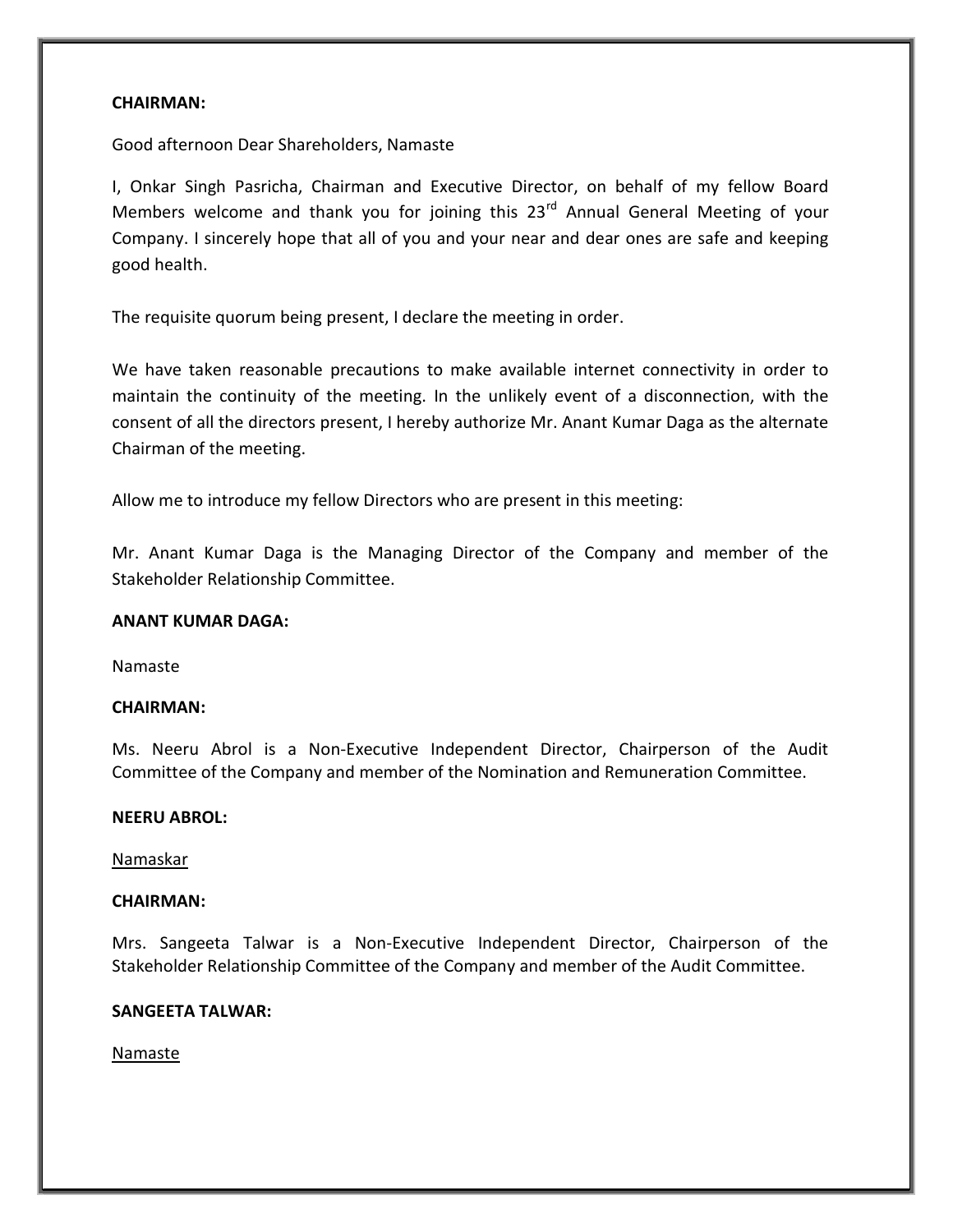#### CHAIRMAN:

Mr. Bhaskar Pramanik is a Non-Executive Independent Director, Chairman of the Nomination & Remuneration Committee and Member of the Audit Committee of the Company.

#### BHASKAR PRAMANIK:

#### Namaste

#### CHAIRMAN:

Mr. Naresh Patwari is a Non -Executive Director of the Company and a member of the Audit Committee. He is the Nominee Director present on behalf of Wagner Limited.

#### NARESH PATWARI:

Namaste

#### CHAIRMAN:

We have with us our CFO - Mr. Venkatesh Tarakkad.

We also have present of Mr. Satpal Singh Arora from M/s Deloittee Haskins & Sells LLP, Statutory Auditors, Mr. Himanshu Grover, from Himanshu G & Associates, Secretarial Auditors and the Scrutinizer – Mr. Devesh Vasisht from M/s Sanjay Grover & Associates

The Company has made all efforts and taken necessary steps to the extent possible in the circumstances to intimate members of the convening of the meeting and to enable them to participate and vote on the matters being considered at this AGM. Members who have not voted earlier by remote e-voting can cast their vote during the course of the meeting through the e-voting facility.

With the permission of the members, I take the notice of the AGM as read.

As the nation continues to mitigate unprecedented circumstances due to novel coronavirus and its far-reaching implications, I wish and pray for good health and safety for you and your families. I would like to take this opportunity to show my immense gratitude to all our COVID warriors for their continuous efforts in keeping us safe. In our endeavour to battle the pandemic, our first priority was the continuity of business while ensuring employee safety. We took proactive steps facilitating work from home for all employees. We continued engaging with the internal and external stakeholders through remote ways, leveraged social media platforms to generate new and interactive content for both employees and customers.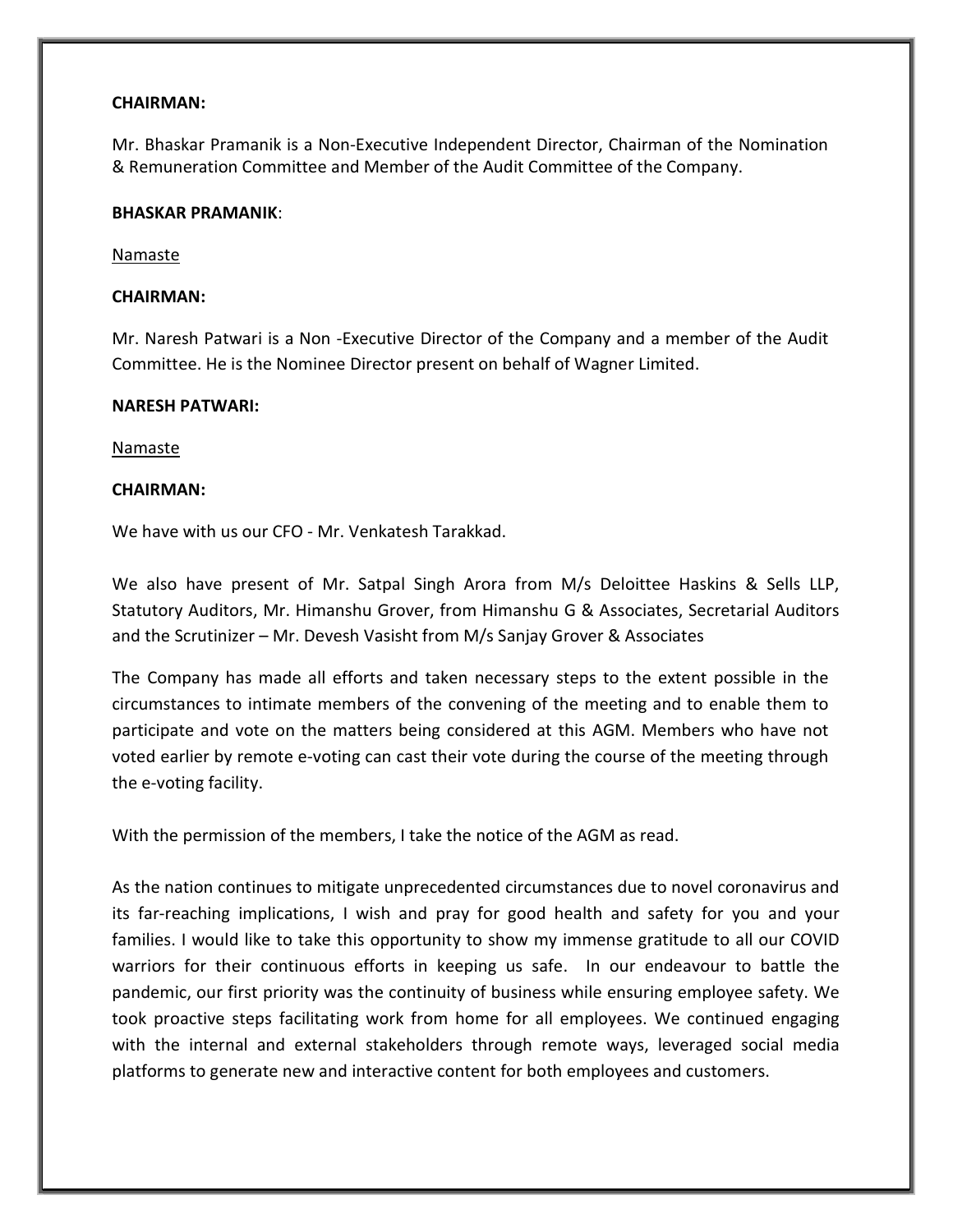As the gradual process for unlocking across the country has started, we are taking every precaution to ensure a smooth yet safe shopping experience for our customers. Keeping in mind the guidelines, we have opened our stores and in addition to the protocols setup by the administration, have also rolled out an internal standard operating procedure to ensure the well-being of both employees and customers. We are ramping up our digital marketplace to help cater to the needs of the customer round the clock, with the ease of access and offerings from the comfort of their homes. As an evolving situation, Covid pandemic has impacted economies, lives and livelihood all over the world. These difficult times drive us to reimagine, recreate and rebuild our strategies in the current context while being future ready. We are committed to the long-term strategy and continue to invest in people, brand and businesses while enhancing our stakeholder value.

I would like to take this opportunity to extend my gratitude to our management team, staff and business associates for their commitment and contribution towards TCNS Clothing. I would also like to show appreciation for my fellow Directors for providing guidance amidst this tough and testing environment. Last but not the least, my heartfelt gratitude to all our stakeholders for their support.

I now request Mr Anant Kumar Daga, the Managing Director of the company to take the proceedings forward.

#### MANAGING DIRECTOR:

Thank you Sir,

Dear shareholders,

First of all, we hope and pray for the safety and well-being of you and your loved ones. Last few months have been very tough for everyone and all of us, both at work and in personal lives, would have discovered a whole new way of living.

COVID-19, a black swan event, though occurred at the end of the financial year, has overshadowed the rest of the period. Our revenues remained flat at 1,149 crs on the backdrop of COVID-19 impact in Q4. In terms of retail expansion, we had a good year adding 54 exclusive stores and adding about 321 large format doors. As seen across the industry, the event had a significant impact on profitability metrics. While the situation continues to improve, these uncertainties, challenges and impact would continue to persist in the near future. Hence, it is imperative for every organisation to adapt to new realities and ever-evolving environment.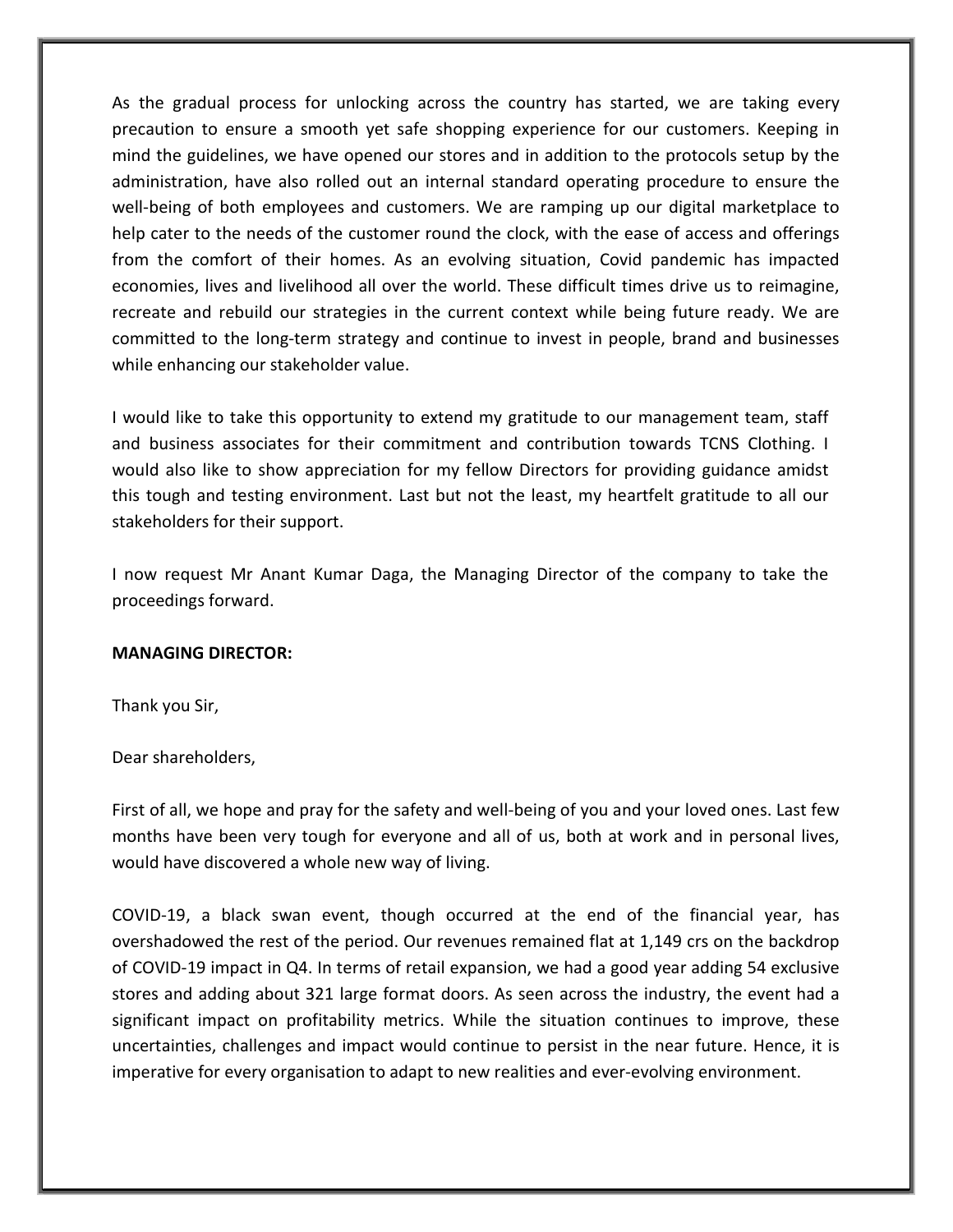Safety and well-being of all our stakeholders have been the top priority and we have taken comprehensive steps to ensure the same. Our approach to navigate this situation is clearly laid out. We strive to retain our ability to scale up while preserving the strength of the balance sheet. We have taken a five-pronged approach towards this:

First: Control costs by renegotiating leases, service contracts and optimizing spends.

Two: Conserve cash by optimizing inventory and controlling Capex.

Three: Engage our consumers by taking digital first approach and going hyper-local.

Four: Double up on Technology by scaling up our omni-channel capabilities and marketplace operations

Five: Look beyond immediate challenges and identify growth opportunities.

Concrete steps have been taken on all these fronts and we are seeing meaningful results emerging from these. Now, while the pandemic has forced all of us to focus disproportionately at short term objectives, we believe it is imperative to keep working towards the long-term vision. Today, your company has the strength of the balance sheet and operational efficiencies to sustain a long drawn fight against this pandemic and for us, it is just not a fight for survival, it is also an opportunity to reinvent ourselves and prepare the runway for long term growth. There is some transformational work happening in multiple areas. Would like to share three key initiatives here.

First, we are on our journey of becoming a truly Omni channel business. We are now able to offer our entire catalogue to consumers across all third-party and own online channels by building Direct to consumers capabilities from a common pool of inventory. While establishing this inventory efficient model, we have been able to ensure best in class experience for our customers which has highest certification from partners. We are now embarking on the journey of creating even more evolved and complex use cases for the consumer.

Second, uncertain times call for greater agility and flexibility in managing demand and supply side spontaneity. We had already started building a quick three-week replenishment cycle for a meaningful part of the range which got launched in the last couple of months before COVID-19. It is indeed a challenging and complex model and we are happy to share that we have done a successful pilot of the same. This will now become a much larger part of the business and will have a huge impact on driving full price sales and reducing inventory risk. Along with this, we are also attempting to shorten our "thought to shelf" product cycle and move away from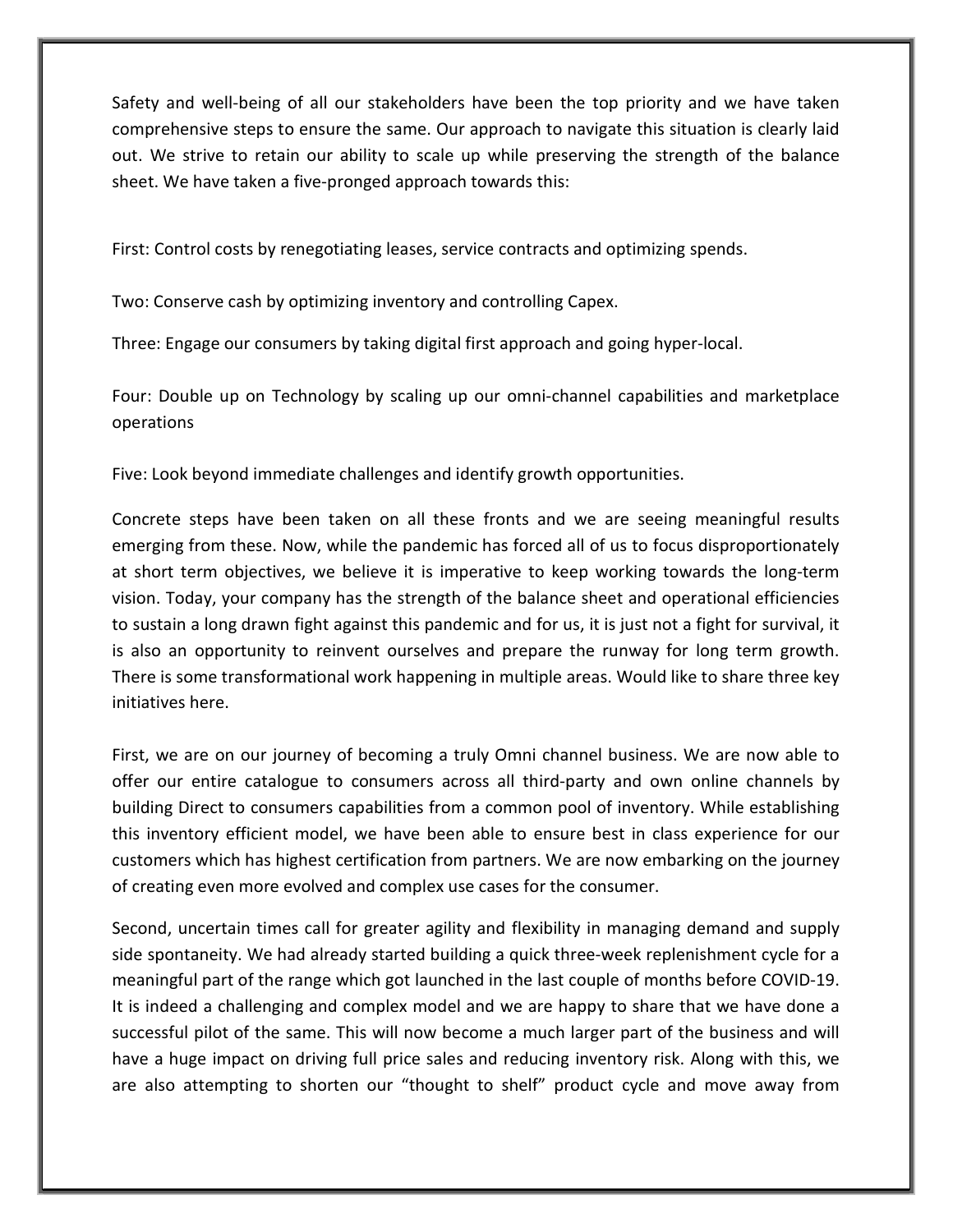strictly two seasons calendars. This will bring us closer to specific seasonal requirements and respond better to our consumer needs.

Third, as a platform, we have been incubating new brands and categories while scaling existing businesses. We are excited to share that the year saw two big launches. We have introduced our new Coordinates wear brand – 'eleven'. The brand promise is to be the ultimate destination for contemporary bottom and drape wear solutions for the Indian women. Our first store opened in Ahmedabad in February just before the pandemic. We have also launched a new category under brand  $W$  – Foot-Apparel. The unique promise of brand W that blends fashion and functionality is extended to footwear category. We have launched our first range in February that saw encouraging response from consumers. Given our design strength, supply chain capabilities and retail experience, we look forward to rapidly scaling it up once the situation stabilizes.

The pandemic has given us an opportunity to look at business in a new light. There will be long term implications for all aspects of a business including consumer behavior, channel dynamics, product creation and supply chain. While it is difficult to have definitive answers to many of these questions, it is important for one to be cognizant of the evolving trends and have agility to adapt to new realities. We are committed to ride this learning curve and make the best out of it. We would also like to mention that today, our entire eco system, be it our employees, trade partners, supply chain vendors, retail property landlords, service providers, investors and everyone else are going through difficult times and yet we have seen them sharing our pains and extending support to the business. We would take this opportunity to thank each one of them for their unfaltering support.

We are confident that this experience will help us discover the next version of ourselves and unleash the next phase of our journey which am sure will be cherished with as much pride as the one behind us.

Thank you and please keep safe.

I would now request Mr. Piyush, our company secretary to explain the process of voting on the resolutions proposed for approval.

#### COMPANY SECRETARY:

Thank You Sir,

The Company has provided its members the facility for remote e-voting in accordance with the provisions of the Companies Act and the SEBI Listing Regulations through the remote evoting system provided by KFin Technologies Private Limited. The Company had fixed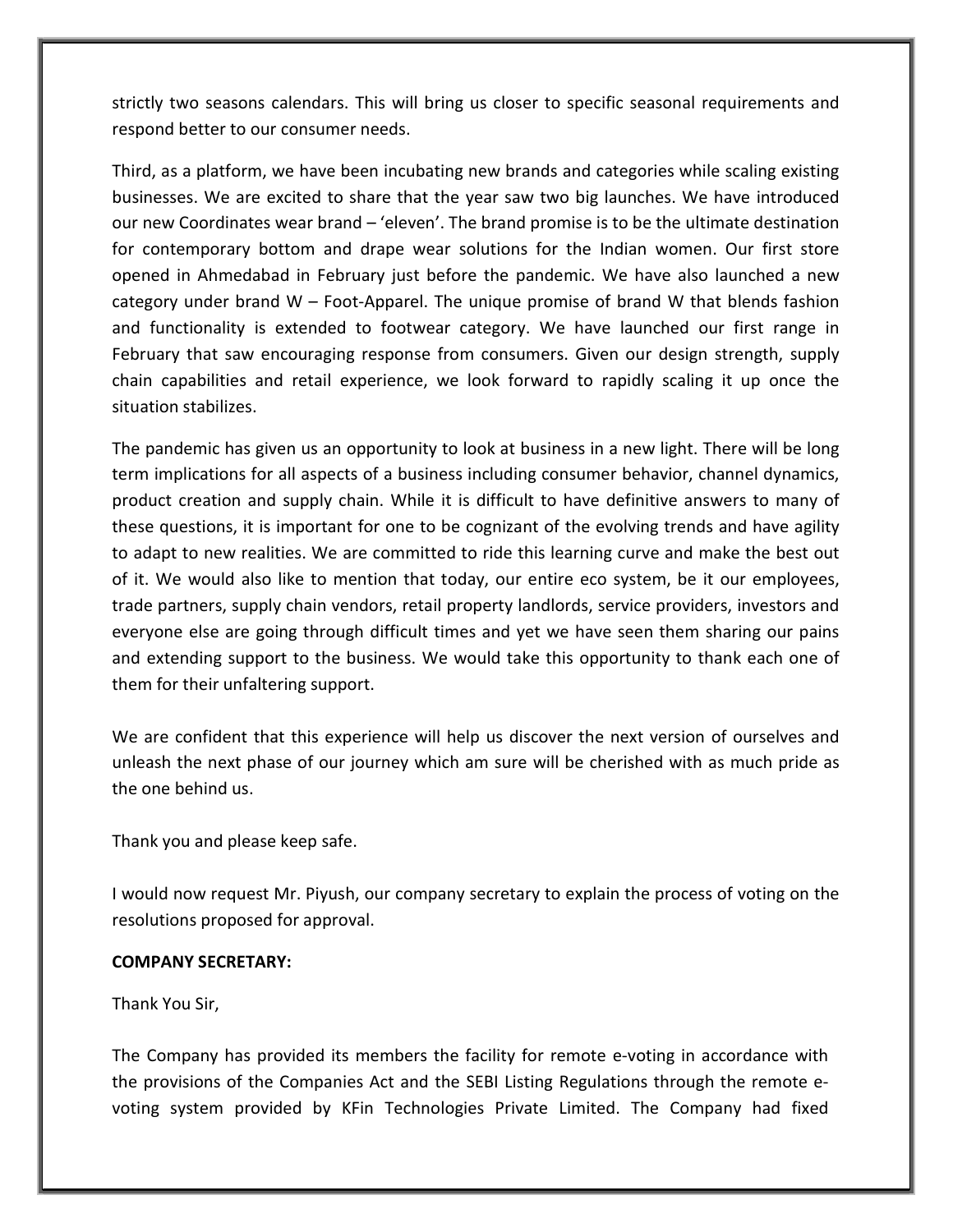September 17, 2020 as the cut-off date for determination of shareholders eligible to vote and/or participate in the meeting and the remote e-voting facility was made available from 09:00 am on September 21, 2020 to 05:00 pm on September 23, 2020.

The Company has made all efforts and taken necessary steps to the extent possible in the circumstances to intimate members on convening of the meeting and to enable them to participate and vote on the matters being considered at this AGM. The Registers under the Companies Act and other documents that have been referred to in the Notice convening the AGM are available for inspection at this meeting. The Facility for e-voting/Insta Poll at this meeting is also provided for members attending this AGM and who have not voted yet.

Mr. Devesh Vasisht from M/s Sanjay Grover and Associates, Practicing Company Secretaries have been appointed as the Scrutinizers. We request all the shareholders to note that there are no qualifications, observations or comments in the Auditors Report, which may have any adverse effect on the functioning of the company. The reports of the Statutory Auditors and Secretarial Auditors forms part of the Annual Report which has been circulated to the Members and accordingly is being taken as read.

Before we start on the voting process, I request Mr Anant Kumar Daga, the Managing Director of the company, on behalf of the Board to answer the questions received from shareholders.

## MANAGING DIRECTOR:

Thank you Piyush, due to paucity of time it may be possible that some queries may not get addressed during the event. We shall respond to the same subsequently post AGM conclusion. We seek your understanding of the same.

## Q & A Session

## SPEAKER 1 – Mr. Amit Chand:

Thank you. I am Amit Chand and am attending this meeting through video conference from Gurgaon. Hello to my fellow shareholders and directors of the company. My question is regarding the cash flows of the company. From the last quarter transcripts, I gathered that the cash flow is a little stressed for the company to make payments to its vendors while the collections are slow. What I want to understand is that how the company perceive the cash flows in future, whether the current cash with the company is sufficient to survive through the Covid crisis. Basically, that's my question. Thank you

## SPEAKER 2 – Mr. Manoj Chand: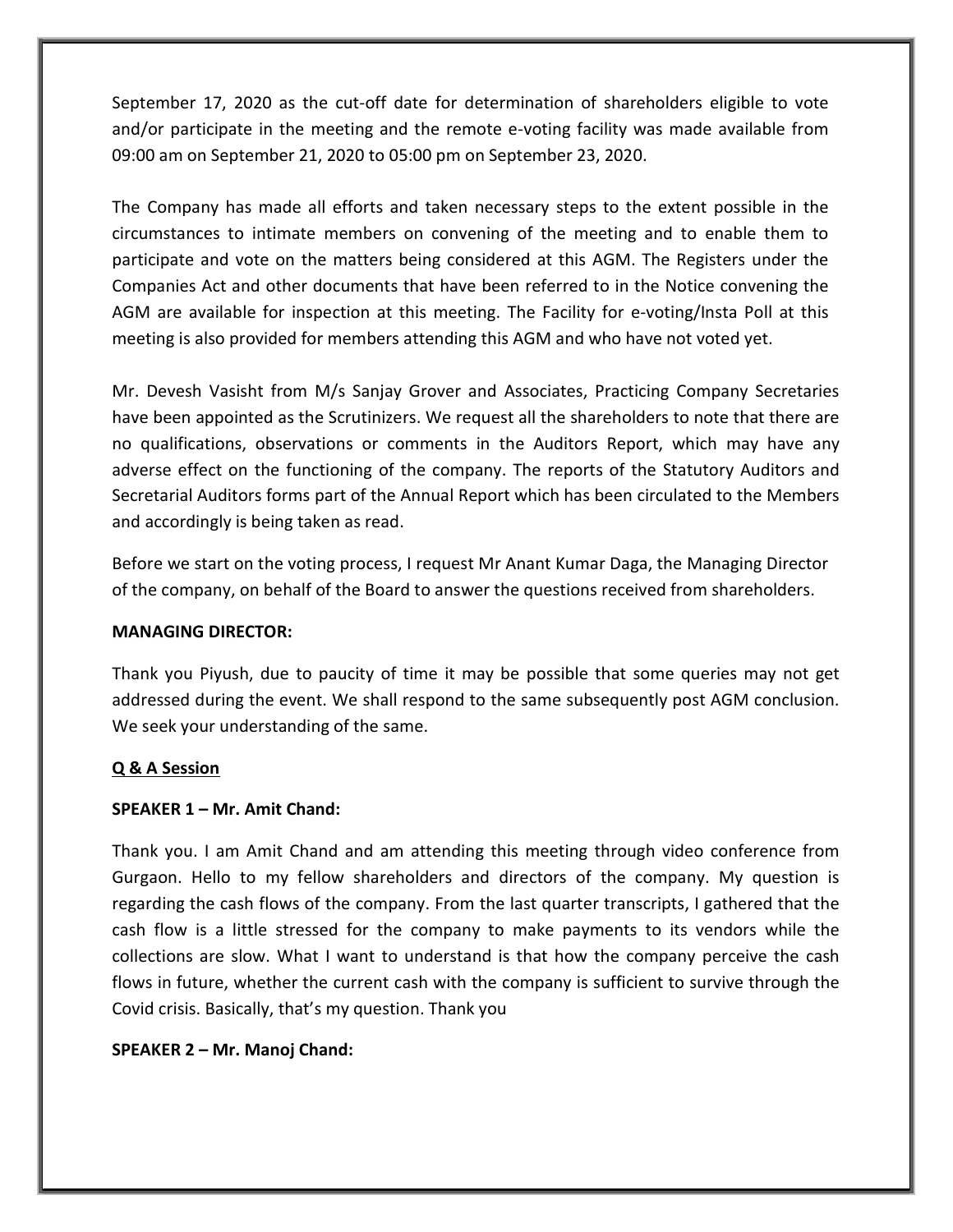Good afternoon everyone. I am Manoj Chand. I am attending this meeting from Delhi. Thank you for giving an opportunity to speak at the AGM and my question is due to Covid, the sales of all retail companies have been impacted. So, what measures have you taken or propose to take to control cost in this post-Covid scenario.

#### MANAGING DIRECTOR:

I will first address the first question. Mr Chand your observation is right. In fact, we continue to support all our partners throughout the Covid period. It's not that we have cleared all outstandings but we ensured that whatever is required to sustain their business has been extended to them. Supply chain has been one of the biggest strength as a company we have and we share a deep bond with all our business partners and something like this in these times takes the relationship a long long way and could build a far stronger network in days to come. Coming to your question about sustainability and cash reserves, despite probably the worst six months of the pandemic, we are still sitting with about Rs 120 Crores of cash and unutilized bank limits. You know April and May were difficult months because when the collections were down to almost zero, we had honoured all our buy commitments. As you rightly said, we made payments for our vendors. But hereon we are able to control our costs, we have reduced our cash flow on that account. We have also been able to control our purchases – most of our inventories are in and the buys are going to be very limited. Finally, with opening of the business our collections are getting up. So, with all that, there is lesser pressure now on the cash flow. And we believe given the cash reserves that we have and the kind of actions we have taken as a company, we are very confident and feel very strong about riding this crisis really well.

Coming to the next question about what specific cost initiatives we have taken as a company – well in my opening remarks also I have mentioned that this is one of the key focus areas for us to fight this crisis. There are two main heads of our costs – the big heads - one is lease rentals and second is employee cost. If you look at lease rentals, we have been able to already negotiate more than 85% of leases across and I would like to thank our landlords for this support and understanding. Compared to last year we already are sitting on savings of 25% plus. As we see we continue to build on this. It's a year long discussion and you will see meaningful gains to come in times to come. Coming to employee cost specifically there were two things we have done. First, we have taken a graded cut across the organization and I would like to thank all the employees for their understanding of the same. Second, we have also rationalized some staff in our frontend operations across the plants. Both these initiatives put together gives us a savings of 20% over last year. Other than that, all discretionary spends have been minimized and every overhead cost is being looked through a zero-base budgeting method. I hope I have answered your questions.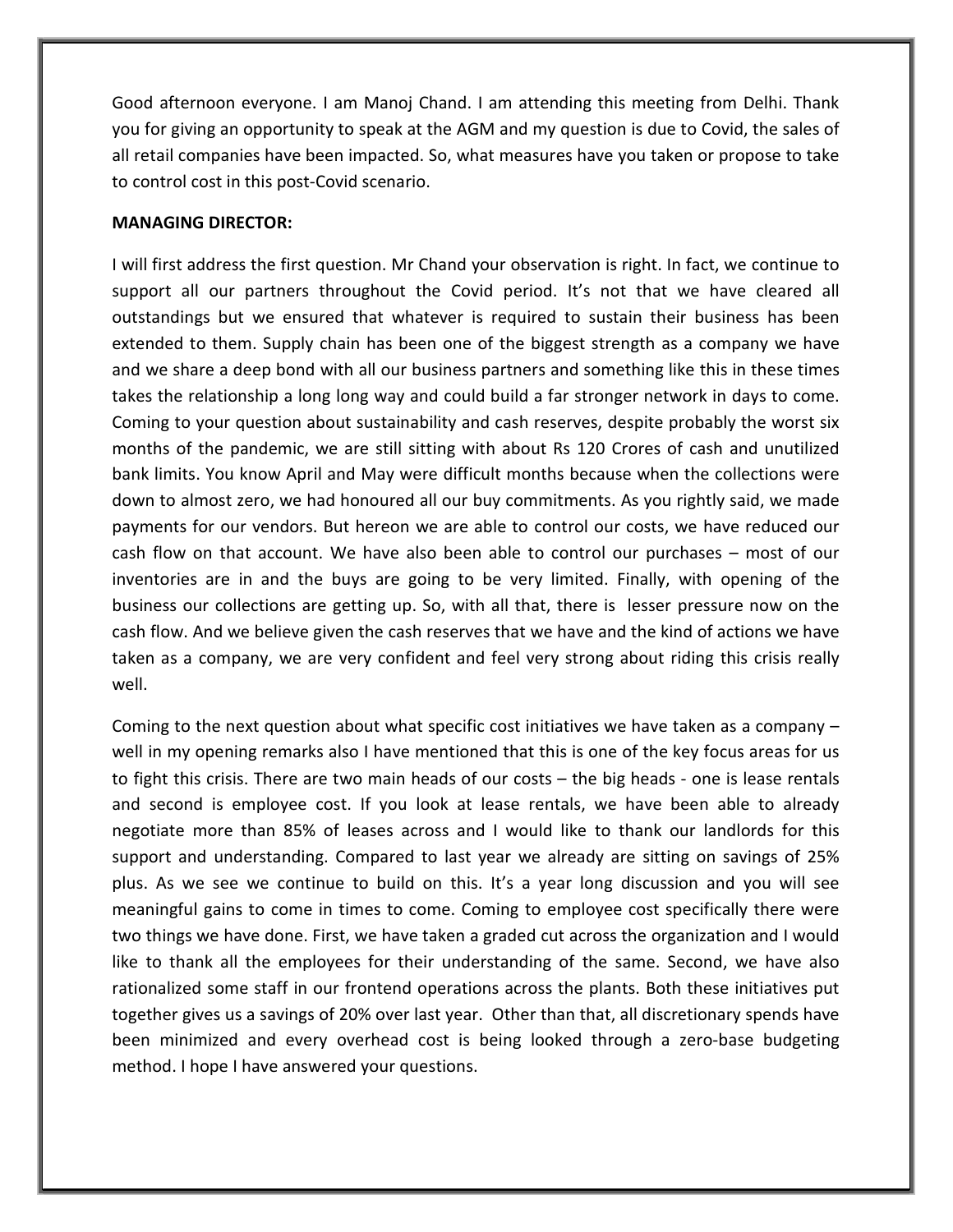We have got few other queries and while most them have been covered in our opening remarks or in these two questions. There are two specific one which I would like to address now.

The first one is regarding a shareholder wanting to know what percentage of our stores are operational. After the lockdown ended in May, subsequently we started seeing opening up of stores throughout the country gradually. As on date, 95% plus of our retail network is operational. Having said that, there had been intermittent lockdowns. There have been some restrictions on working hours for few stores. So actual time may be lower but actually 95% plus of the stores are operational.

Second question is specifically on why the company has not declared any dividend. I understand your concern, but you would appreciate that at this point in time for any organization the biggest security and biggest strength is cash in balance sheet. The times are really uncertain, and we need to be prepared for any eventuality. So, we want to keep our reserves to fight a bad day. Also given the structure of our industry, we believe once the dust settles around Covid, there could be interesting opportunities which could come up and we also want to have a war chest to capitalize on those at a more opportune time. So keeping these in mind, we thought it is in the best interest of business and stake holders that we manage these reserves right now and we will probably take a fresh call at a more opportunistic note.

So, I think these were some of the queries and thank you for your patience. I would again like to handover the proceedings to Piyush

## COMPANY SECRETARY:

Thank you Sir,

The matters to be voted upon are as follows:

- 1. To receive, consider and adopt the Audited Financial Statements of the Company for the financial year ended 31st March 2020, together with the Reports of the Board of Directors and Auditors thereon.
- 2. To appoint Mr. Anant Kumar Daga as a director, who retires by rotation and being eligible, offers himself for re-appointment.
- 3. Approval for Remuneration of Mr. Anant Kumar Daga, Managing Director of the Company.